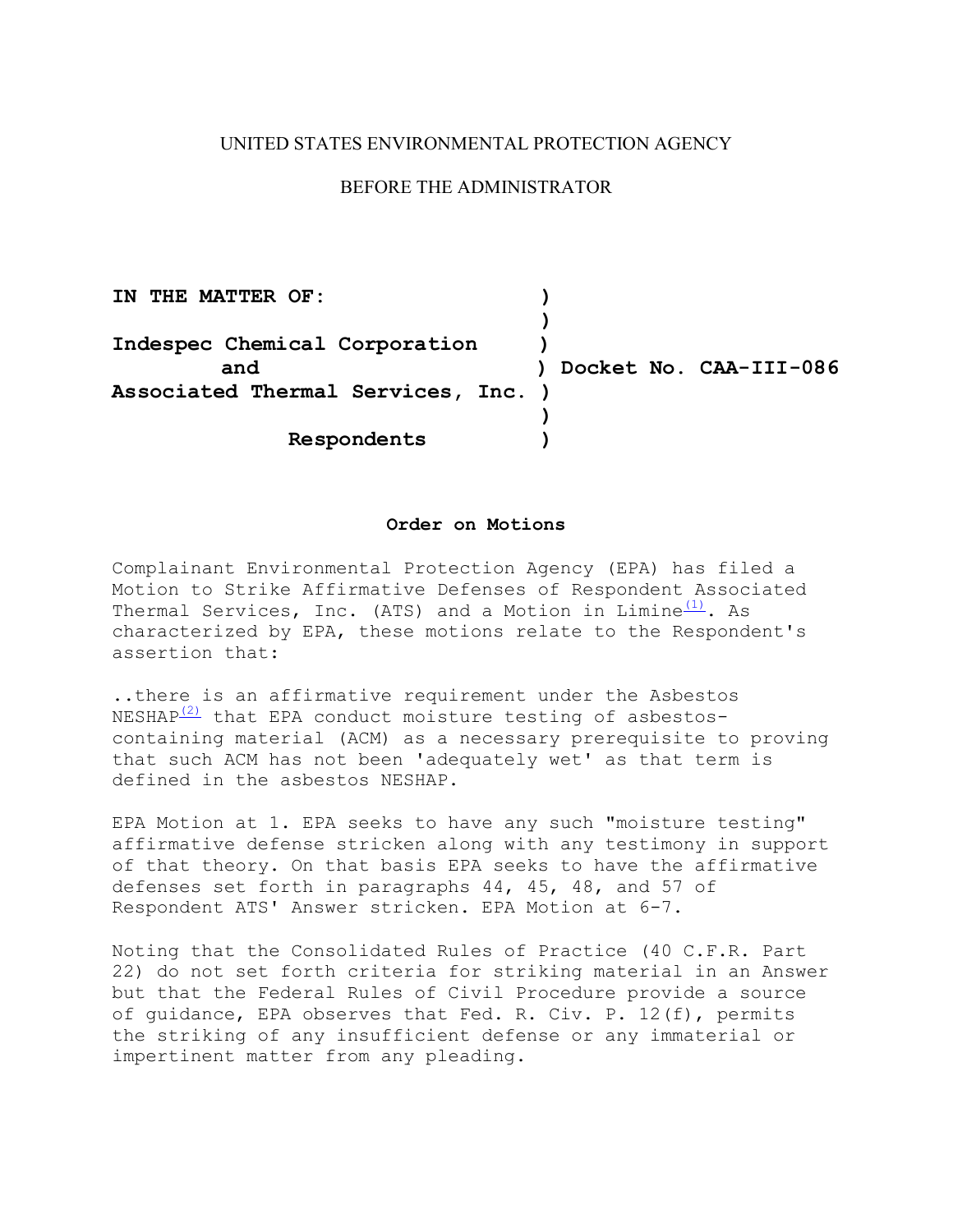EPA points to the definition of "adequately wet" as set forth at 40 C.F.R. § 61.141 which provides that the phrase means to:

...sufficiently mix or penetrate with liquid to prevent the release of particulates. If visible emissions are observed coming from asbestos-containing material, then that material has not been adequately wetted. However, the absence of visible emissions is not sufficient evidence of being adequately wet.

Further, EPA points out that the issue of providing a "moisture test" was addressed during the rulemaking for the asbestos NESHAP regulations and rejected for lack of establishment of a moisture measurement method and device. Motion at 11, quoting from National Emission Standards for Asbestos- Background Information for Promulgated Asbestos NESHAP Revisions, EPA 450/3-90-017, October 1990.

Citing Chief Administrative Law Judge Susan Biro's Order Denying Motion to Strike and Motion in Limine In the Matter of Shawano County, National Service Cleaning Corp., and Grow Constructions Managers Inc., (Docket No. V-5-CAA-013, June 9, 1997), EPA observes that the respondent's evidence of its conducting moisture testing of samples of RACM was allowed on the issue of whether the material had been adequately wetted as the regulations do not preclude any particular method of determining that condition. Judge Biro noted that the observations of the EPA inspector were also admissible on the issue of wetness.

For its part, the position of Respondent ATS is that the regulation defining "adequately wet" at 40 C.F.R. § 61.141 is "so vague as to not be a legitimate standard." ATS asserts that:

...striking its affirmative defense would, in effect, preclude it from questioning whether or not the ACM was 'adequately wet' and producing any evidence in support of its position.

In its response to the Complainant's memorandum in support of its motion to strike and motion in limine, ATS explains further its position that the "test used by the EPA for a determination that the ACM was "adequately wet" was vague [,] subjective and without any workable criteria which would lead to an objective legal determination of "adequately wet." Yet, ATS backs away from any implication that EPA must produce moisture testing to establish a prima facie case: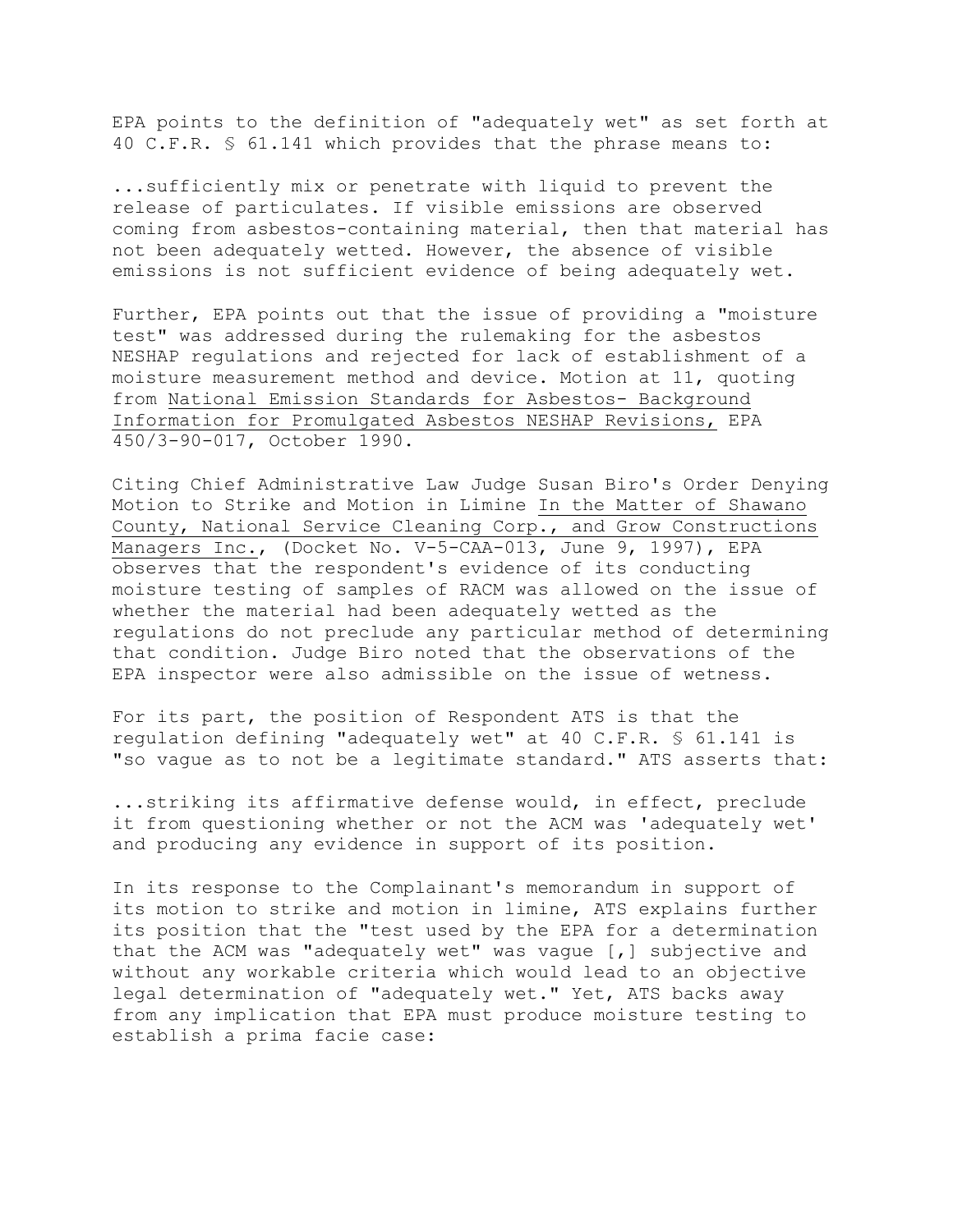Nowhere in the paragraphs in question is it stated that in the absence of moisture testing "any determination" by the EPA that the ACM was not adequately wet constituted a legal nullity.

ATS Response at 1. (Emphasis in original)

In further response to ATS, EPA filed a Motion to Strike on Additional Grounds and Motion in Limine. In those documents EPA concedes that ATS has the right at the hearing to question EPA witnesses as to their understanding of the regulations at issue and their meaning. EPA disputes, however, the right of ATS to challenge *the adequacy of the regulation itself* for purposes of determining whether the material is adequately wet. EPA Response at 6.

Pointing to the Environmental Appeals Board's (EAB) decision In re Norma Echevarria and Frank Echevarria, d/b/a Echeco Environmental Services, 5 EAD 626, CAA Appeal No.94-1 (December 21, 1994), counsel for EPA notes that the EAB declined to review a challenge to the validity of the regulation based on the alleged vagueness, ambiguity, and lack of objectivity and quantifiable standards in the term "adequately wet."

#### Discussion

It appears that the position of ATS suffers from a degree of vagueness in its own right. To the extent that ATS is seeking to challenge the validity of the standard itself, as constitutionally infirm on the basis of its putative "vagueness," those arguments are rejected. The adequacy of the regulation itself is not contestable in this proceeding. In this regard I adopt the reasoning and authority cited by former Chief Administrative Law Judge Henry B. Frazier, III as expressed In the Matter of Norma J. Echevarria and Frank J. Echevarria, dba Echeco Environmental Services, (Docket No. [CAA X] 1091-06-13- 113, December 22, 1993). There, Judge Frazier observed that:

A properly adopted substantive rule establishes a standard of conduct which has the force of law. In subsequent administrative proceedings involving a substantive rule, the issues are whether the adjudicated facts conform to the rule and whether the rule should be waived or applied in that particular instance. The underlying policy embodied in the rule is not generally subject to challenge before the agency.

1993 CAA LEXIS 89, 36 citing to Pacific Gas and Electric Co. v. Federal Power Comm'n, 506 F.2d 33, 38 (D.C. Cir. 1974). The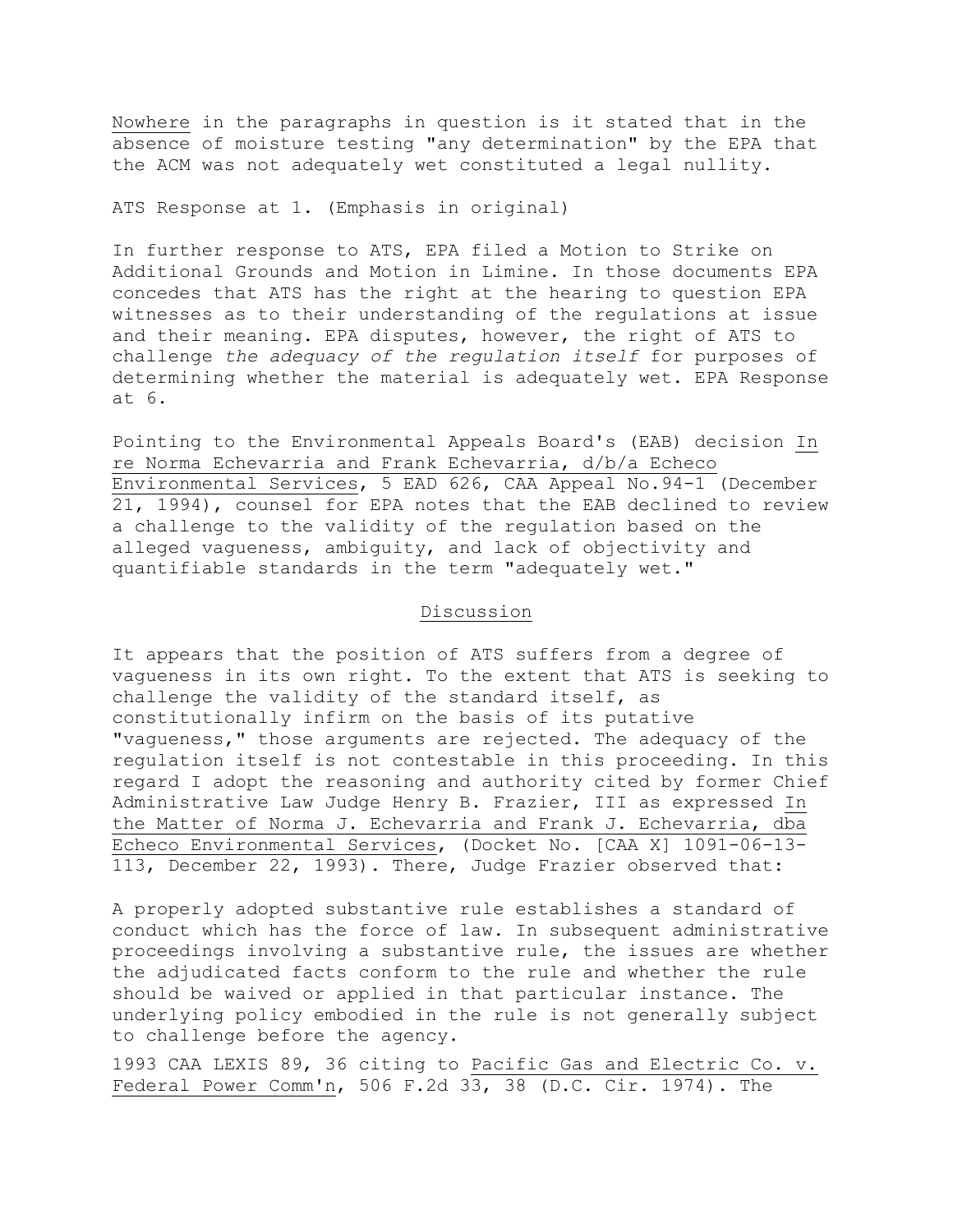provision at issue here is such a properly adopted rule. As further noted by Judge Fraser: Section 307(b)(1) of the CAA, 42 U.S.C. Section 7607(b)(1), limits judicial review of any emission standard or requirement promulgated under Section 112 of the Act to the filing of a petition for review in the U.S. Court of Appeals for the District of Columbia within 60 days of the promulgation of the regulation. Furthermore, Section 307(b)(2) of the Act, 42 U.S.C. Section 7607(b)(2), specifically prohibits judicial review of such regulations in civil and criminal enforcement actions.

1993 CAA LEXIS 89, 36

Beyond that, ATS has itself disavowed any intent to argue that the EPA can only establish its case through evidence of moisture testing. Any suggestion that EPA is required to produce evidence of moisture testing, as part of a prima facie case, is rejected. A prima facie case on the issue of adequate wetting may be established, for example, through the testimony of the observations of EPA's witnesses. United States v. M.M. Contrs.,Inc. 767 F.Supp. 231, 234, (D. Kan. 1990) citing United States v. Sealtite, 739 F.Supp.464 at 469 (E.D. Ark. 1990).

This does not mean that ATS is without available defenses. The critical issue is, afterall, whether the evidence supports a finding that the asbestos containing material was "adequately wetted." Among other bases, ATS is free to challenge both the observations and credibility of the EPA witnesses. In addition, as conceded by EPA, ATS may inquire as to the witnesses' understanding of the regulations at issue and the interpretation of their meaning. ATS may also ask, *as a factual matter*, whether moisture testing was conducted by any of the EPA witnesses. Further ATS is free to bring forward its own witnesses, who can testify as to their own observations as to the degree of wetness they observed and the results of any moisture testing, if any, conducted by ATS . Similarly, ATS witnesses, like EPA's, will be subject to the rigors of cross-examination.

Therefore, for the reasons articulated, EPA's Motion to Strike Affirmative Defenses and Motion in Limine is granted.

### **So Ordered.**

William B. Moran

Administrative Law Judge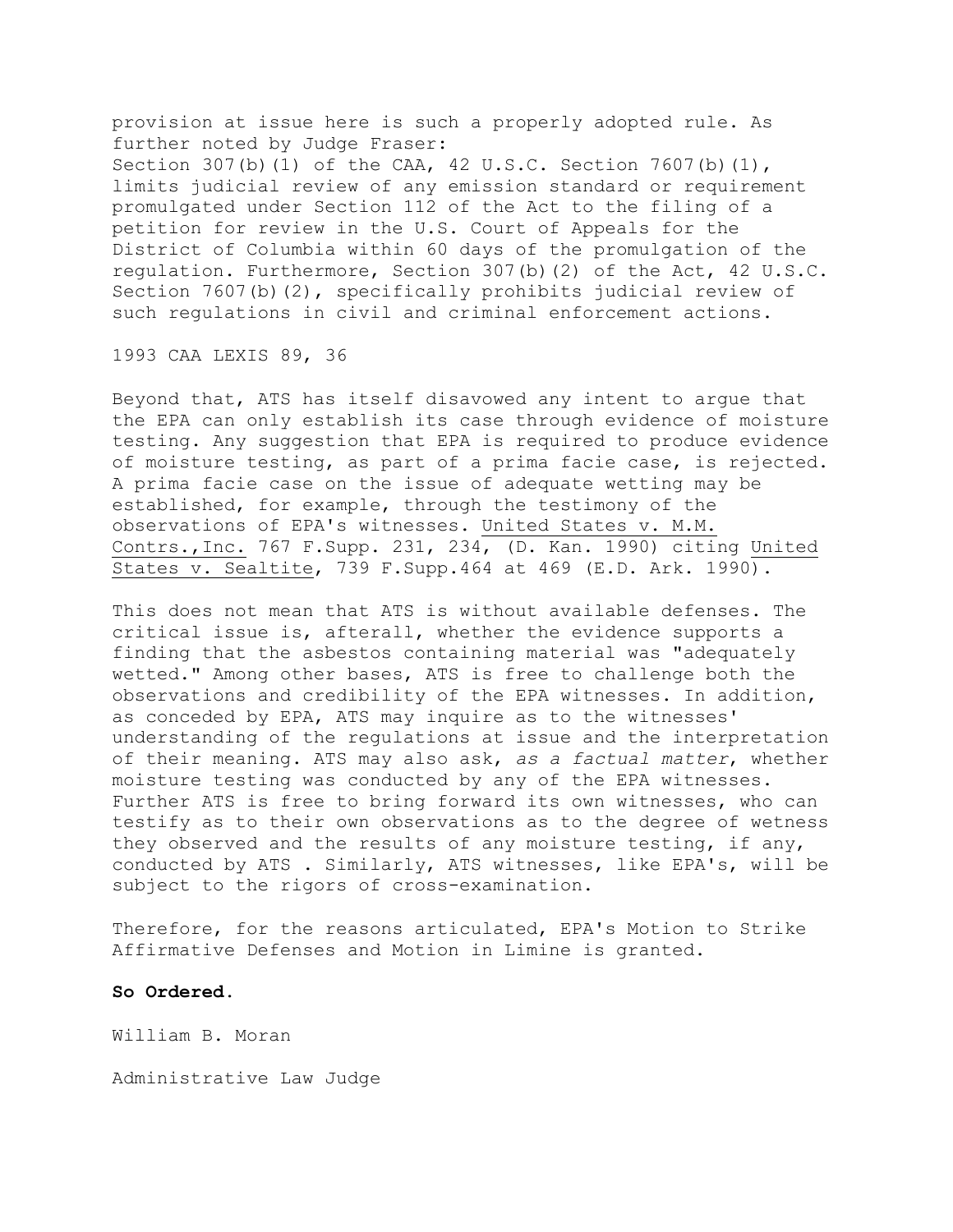Dated: December 5, 1997

Washington, D.C.

# 1. **An additional motion is also pending before me in which ATS seeks leave to amend its answer. EPA has responded that it has no objection to the amended answer. The motion is granted.**

2. "NESHAP" refers to the National Emissions Standards for Hazardous Air Pollutants.

# **IN THE MATTER OF INDESPEC CHEMICAL CORPORATION AND ASSOCIATED THERMAL SERVICES, INC.,**

Respondent

CAA-III-086

#### **CERTIFICATE OF SERVICE**

I certify that the foregoing **Order on Motions**, dated December 5, 1997, was sent in the following manner to the addressees below:

Original by Pouch Mail to: Lydia A. Guy

Regional Hearing Clerk

U.S. EPA, Region 3

841 Chestnut Building

Philadelphia, PA 19107

Copy by Regular Mail to:

Counsel for Complainant: A. J.D-Angelo, Esquire

Assistant Regional Counsel

U.S. EPA, Region 3

841 Chestnut Building

Philadelphia, PA 19107